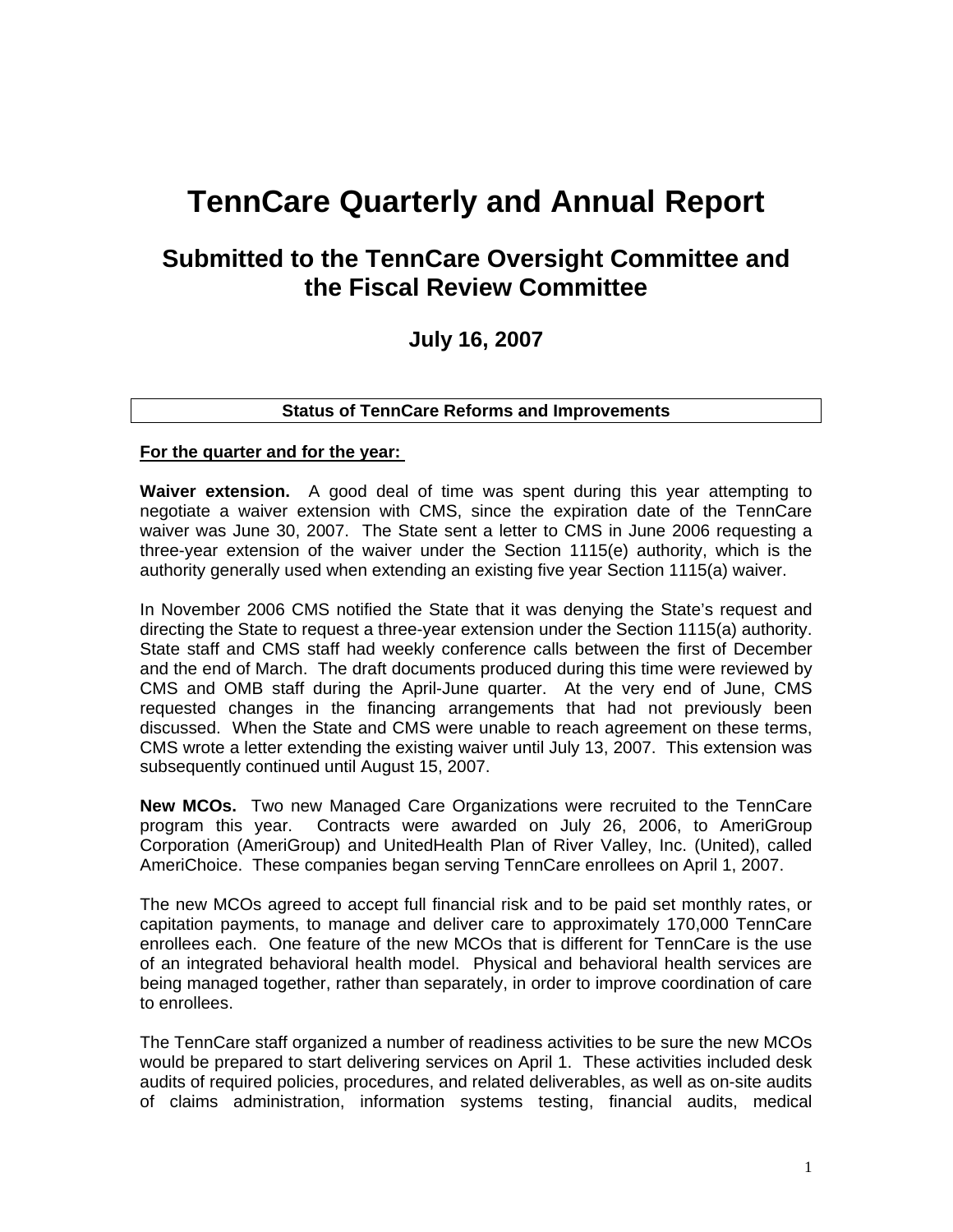management, customer services processes and workflows, provider network development, and provider network adequacy. TennCare staff also worked to assure that enrollees would be ready for the change. Various materials were created for advocates, and letters were sent to all enrollees. Transition teams were set up within the Bureau and the new and exiting MCOs to assure continuity of care.

The new MCOs "went live" on April 1, 2007, and began serving their new members with very little disruption.

**Standard Spend Down (SSD) program.** In November 2006 CMS approved the State's request from the previous January to open a new waiver category to be called "Standard Spend Down," or SSD. The SSD program would allow enrollment of up to 100,000 aged, blind, and disabled Tennesseans, as well as caretaker relatives of Medicaid-eligible dependent children. These persons would be required to meet criteria patterned after that of the Medically Needy program, but they would belong to the demonstration population, rather than the Medicaid population. They would have to have enough unreimbursed medical bills to meet "spend down" income levels.

On January 1, 2007, the State entered the last six months of the waiver. One of the Special Terms and Conditions to which the State had agreed in accepting the waiver from CMS was to enroll no new demonstration eligibles during the last six months of the waiver. Without CMS's approval of the State's requested waiver extension, then, the State was in the position of being unable to start the SSD program, since persons in this program would be part of the demonstration population and could not therefore be enrolled during the last six months of the program. The State has told CMS that it will start enrolling persons in this program within one month after CMS approves the waiver extension. As of the end of June 2007, that approval had not yet been granted.

**NCQA accreditation.** Tennessee is the first state to mandate that all Medicaid Managed Care Organizations (MCOs) be accredited by the National Committee for Quality Assurance (NCQA). NCQA is an independent non-profit corporation with a mission to improve health care quality nationally. The NCQA accreditation process includes a comprehensive review of the key aspects of care and service and the overall health care delivery system of individual managed care plans.

Earlier, MCOs were notified that the contracts of MCOs failing to obtain NCQA accreditation by December 31, 2006, would be subject to termination. All MCOs completed the NCQA survey and received their ratings prior to that date.

NCQA awards its highest accreditation status of Excellent to organizations with programs for service and clinical quality that meet or exceed rigorous requirements for consumer protection and quality improvement. BlueCross BlueShield, TLC and AmeriChoice received an excellent rating.

NCQA awards an accreditation status of Commendable (the second highest rating) to organizations with well-established programs for service and clinical quality that meet rigorous requirements for consumer protection and quality improvement. PHP, UAHC, and Unison received a commendable rating.

NCQA awards an accreditation status of Provisional to organizations with programs for service and clinical quality that meet basic requirements for consumer protection and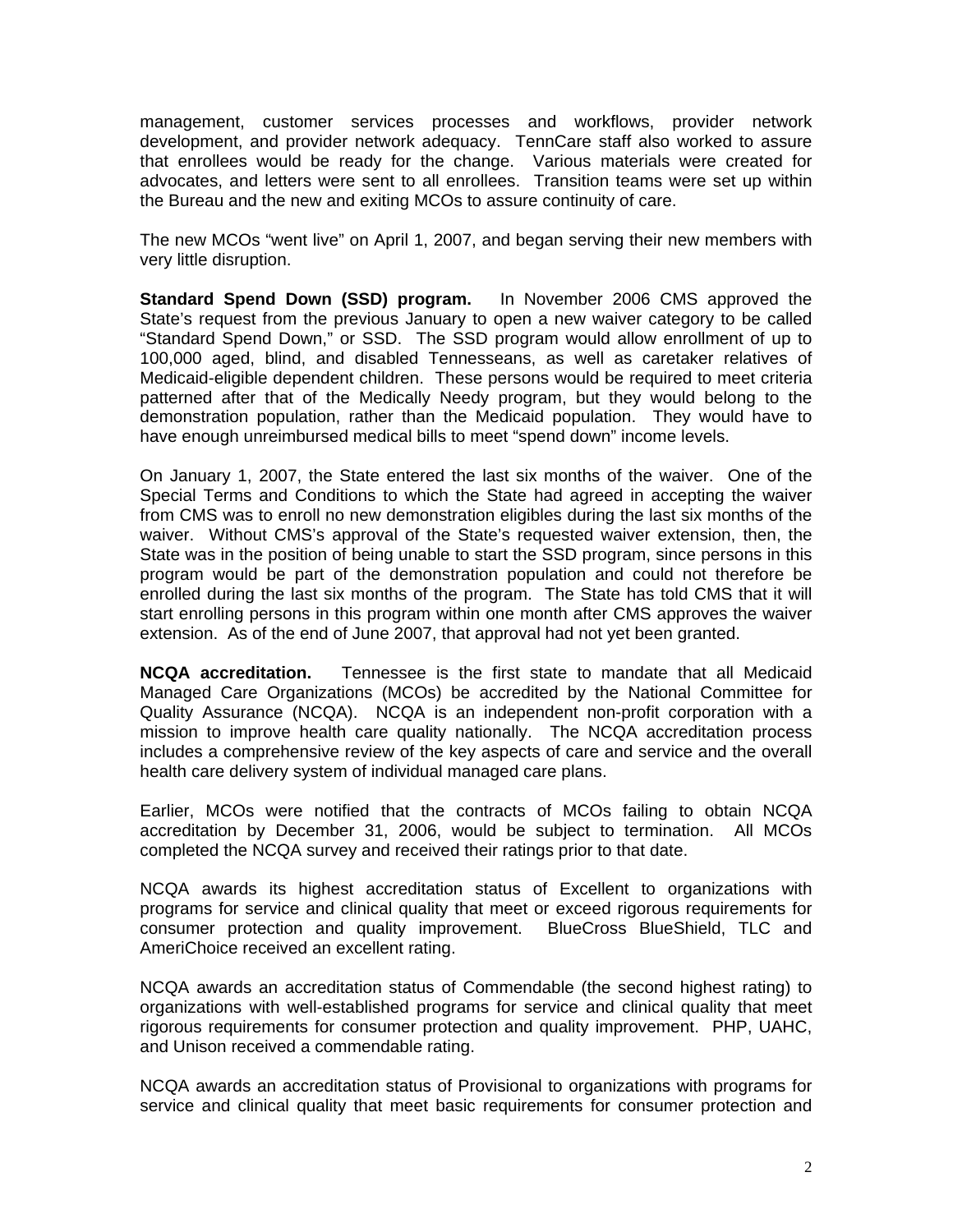quality improvement. Organizations awarded this status must take significant action to achieve a higher accreditation status. VHP received a Provisional rating. (VHP is the smallest MCO and ended its contract with TennCare effective April 1, 2007.)

The two new MCOs in Middle Tennessee are being required to obtain NCQA accreditation by the end of 2009.

**Long term care changes.** TennCare requested and received approval for a consolidation and renewal of its Home and Community Based Services (HCBS) waivers for Elderly and Disabled individuals. Increased service capacity (from 2871 to 3700 slots) and new services (such as adult day care, in-home respite, personal care attendant services, and assisted living) were requested and approved.

Upon receiving relief in *Ware v. Goetz* this quarter, the State proceeded with the consolidation of the three Elderly and Disabled HCBS waivers. Enrollees participating in the ADAPT waivers in Davidson, Hamilton, and Knox Counties and enrollees participating in the Shelby County HCBS waiver are in the process of transitioning into the statewide HCBS waiver, where they will have access to an expanded array of services. This transition is proceeding in accordance with a protocol developed by the State and approved by the Court to assure the health, safety, and welfare of all enrollees.

**Implementation of "soft limits."** On February 1, 2007, TennCare implemented a modification to the pharmacy program. A new process, originally called "soft limits" and now called the "Prescriber Attestation Process," was put in place to allow enrollees who are subject to a limit on outpatient drugs to obtain additional prescriptions in urgent circumstances.

TennCare Medicaid adults are limited to five prescriptions per month, of which two must be generic drugs. This limit applies to all adults aged 21 and older except for those who are in Nursing Facilities and those who are being served in Home and Community Based Services (HCBS) waiver programs.

Over 600 medications have been identified for the "Prescriber Attestation Process." When an enrollee has reached a benefit limit and his prescriber contacts TennCare and attests that the enrollee has an urgent need for one of these drugs, TennCare will provide coverage for it.

The State already had an "Auto Exemption Process," formerly called the "Short List." The Auto Exemption Process is a list of over 500 drugs that do not count against an enrollee's benefit limit.

**Provider rate increase.** TennCare implemented the 2.5% across the board provider increase in payment that was appropriated by the  $104<sup>th</sup>$  Tennessee General Assembly. The increase was effective for dates of service on and after July 1, 2006.

**Medicaid transformation grants.** On January 25, 2007, the Centers for Medicare and Medicaid Services announced that Tennessee had been awarded a Medicaid Transformation Grant of \$674,204. The grant award is allowing the State to target primary care providers in small rural counties to allow them to use an electronic prescribing system to increase efficiency and patient safety and to reduce TennCare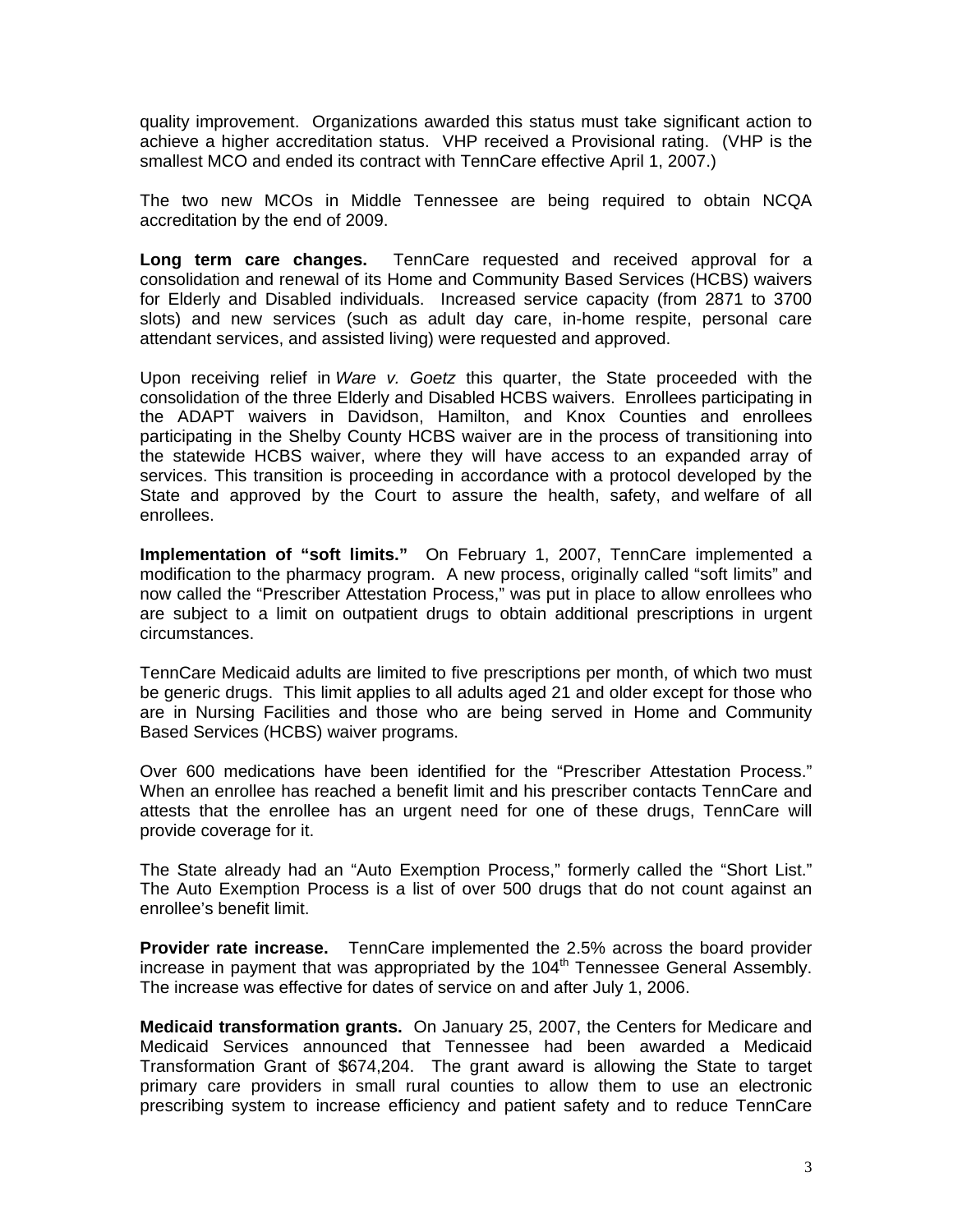pharmacy costs. The program is providing computer technology for selected providers, along with training and technical assistance, to assure a smooth transition to eprescription technology.

The State submitted a second Medicaid Transformation Grant application at the end of the year to fund a two-year program aimed at reducing infant mortality and low birthweight by improving coordination of care for pregnant mothers and their newborns and by developing a database of best practices. A decision on this application will be announced in September 2007.

**Annual report.** TennCare issued its second Annual Report at the end of the year; this report covered State Fiscal Year 2006. The report showed that TennCare experienced its first-ever decrease in total spending, going from \$8.57 billion in FY 05 to \$6.92 billion in FY 06. This reduction was the result of implementation of reforms proposed by Governor Bredesen and approved by CMS. Pharmacy reforms resulted in a reduction in expenditures from \$2.45 billion to \$1.22 billion.

**Essential access payments.** The TennCare Bureau continued to make Essential Access Hospital payments during this period. Essential Access Hospital payments are payments from a pool of \$100 million (\$36,265,000 in State dollars) appropriated by the General Assembly.

The methodology for distributing these funds specifically considers each hospital's relative contribution to providing services to TennCare members, while also acknowledging differences in payer mix and hospitals' relative ability to make up TennCare losses. Data from the Hospital Joint Annual Report is used to determine hospitals' eligibility for these payments. Eligibility is determined each quarter based on each hospital's participation in TennCare. In order to receive a payment for the quarter, a hospital must be a contracted provider with TennCare Select and at least one other Managed Care Organization (MCO), and it must have contracted with TennCare Select for the entire quarter that the payment represents. Excluded from the Essential Access Hospital payments are Critical Access Hospitals, which receive cost-based reimbursement from the TennCare program and therefore do not have unreimbursed TennCare costs, and the five state mental health institutes.

Essential Access Hospital payments for the fourth quarter of State Fiscal Year 2007 and total payments for the year are shown in the following table.

|                                                | <b>FY 2007</b>          |                  |
|------------------------------------------------|-------------------------|------------------|
| <b>Hospital Name</b>                           | 4 <sup>th</sup> Otr EAH | Total FY 2007    |
| Methodist Medical Center of Oak Ridge          | 165,443.00<br>\$        | 666,908.00<br>\$ |
| Ridgeview Psychiatric Hospital and Center      | 51,327.00<br>\$         | 205,308.00<br>\$ |
| <b>Bedford County Medical Center</b>           | 69,829.00<br>S          | 281,485.00<br>\$ |
| <b>Blount Memorial Hospital</b>                | 120,818.00<br>\$        | 487,022.00<br>\$ |
| <b>Bradley Memorial Hospital</b>               | 110,314.00<br>\$        | 444,679.00<br>\$ |
| <b>Cleveland Community Hospital</b>            | 121,981.00<br>S         | 491,710.00<br>\$ |
| Saint Mary's Medical Center of Campbell County | 72,937.00<br>\$         | \$<br>294,010.00 |
| Jellico Community Hospital                     | 129,782.00<br>\$        | 523,157.00<br>\$ |
| <b>Stones River Hospital</b>                   | 51,120.00               | 206,067.00<br>\$ |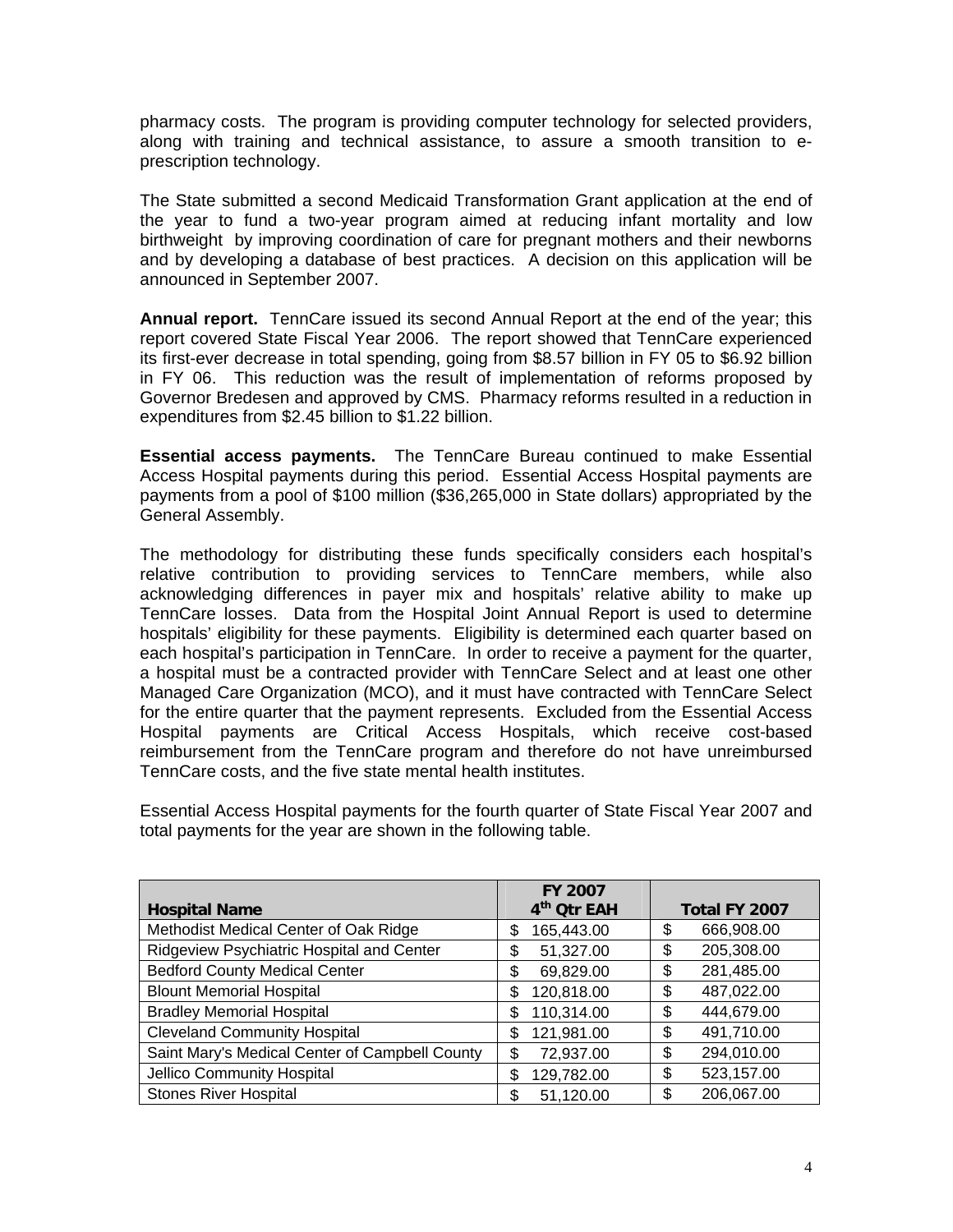| Baptist Memorial Hospital-Huntingdon          | \$<br>32,117.00  | \$<br>129,464.00                        |
|-----------------------------------------------|------------------|-----------------------------------------|
| McKenzie Regional Hospital                    | \$<br>40,049.00  | \$<br>161,438.00                        |
| <b>Sycamore Shoals Hospital</b>               | \$<br>61,088.00  | \$<br>246,248.00                        |
| <b>Claiborne County Hospital</b>              | \$<br>109,736.00 | \$<br>442,349.00                        |
| <b>Cumberland River Hospital</b>              | \$<br>15,757.00  | \$<br>63,517.00                         |
| <b>Baptist Hospital of Cocke County</b>       | \$<br>184,881.00 | \$<br>745,266.00                        |
| <b>United Regional Medical Center</b>         | \$<br>124,716.00 | \$<br>502,734.00                        |
| Harton Regional Medical Center                | \$<br>91,860.00  | \$<br>370,293.00                        |
| <b>Cumberland Medical Center</b>              | \$<br>114,005.00 | \$<br>459,560.00                        |
| Southern Hills Medical Center                 | \$<br>121,205.00 | $\overline{\mathbf{S}}$<br>488,582.00   |
| <b>Tennessee Christian Medical Center</b>     | \$<br>439,534.00 | \$<br>1,771,779.00                      |
| Metro Nashville General Hospital              | \$1,033,500.00   | \$<br>4,134,000.00                      |
| <b>Baptist Hospital</b>                       | \$<br>198,685.00 | \$<br>800,908.00                        |
| Vanderbilt University Hospital                | \$2,742,194.00   | \$<br>10,968,773.00                     |
| <b>Centennial Medical Center</b>              | \$<br>245,000.00 | \$<br>987,605.00                        |
| <b>Summit Medical Center</b>                  | \$<br>137,394.00 | \$<br>553,842.00                        |
| <b>Baptist Women's Treatment Center</b>       | \$<br>2,756.00   | \$<br>11,108.00                         |
| Vanderbilt Stallworth Rehabilitation Hospital | \$<br>32,365.00  | \$<br>130,465.00                        |
| <b>Decatur County General Hospital</b>        | \$<br>25,914.00  | $\overline{\mathbf{S}}$<br>104,460.00   |
| <b>Baptist DeKalb Hospital</b>                | \$<br>29,957.00  | \$<br>120,758.00                        |
| <b>Horizon Medical Center</b>                 | \$<br>101,118.00 | \$<br>407,610.00                        |
| Dyersburg Regional Medical Center             | \$<br>116,344.00 | \$<br>468,988.00                        |
| Methodist Healthcare Fayette                  | \$<br>40,648.00  | \$<br>163,855.00                        |
| Jamestown Regional Medical Center             | \$<br>76,101.00  | $\overline{\mathfrak{s}}$<br>306,768.00 |
| <b>Emerald Hodgson Hospital</b>               | \$<br>21,364.00  | \$<br>86,119.00                         |
| Southern Tennessee Medical Center             | \$<br>71,801.00  | \$<br>289,433.00                        |
| Gibson General Hospital                       | \$<br>36,018.00  | \$<br>145,191.00                        |
| Humboldt General Hospital                     | \$<br>74,584.00  | \$<br>300,652.00                        |
| Hillside Hospital                             | \$<br>80,906.00  | \$<br>326,135.00                        |
| Laughlin Memorial Hospital                    | \$<br>69,981.00  | \$<br>282,099.00                        |
| Takoma Adventist Hospital                     | \$<br>59,749.00  | \$<br>240,853.00                        |
| Morristown Hamblen Healthcare System          | \$<br>150,953.00 | \$<br>608,498.00                        |
| Lakeway Regional Hospital                     | \$<br>122,426.00 | \$<br>493,505.00                        |
| <b>Erlanger Medical Center</b>                | \$1,655,839.00   | \$<br>6,623,356.00                      |
| <b>Erlanger North Hospital</b>                | \$<br>32,115.00  | \$<br>129,456.00                        |
| Parkridge Medical Center                      | \$<br>74,913.00  | \$<br>301,977.00                        |
| East Ridge Hospital                           | \$<br>136,527.00 | \$<br>550,344.00                        |
| <b>Valley Hospital</b>                        | \$<br>143,235.00 | \$<br>572,940.00                        |
| <b>Bolivar General Hospital</b>               | \$<br>36,523.00  | $\overline{\mathcal{G}}$<br>147,226.00  |
| Hardin County General Hospital                | \$<br>107,186.00 | \$<br>432,071.00                        |
| Wellmont Hawkins County Memorial Hospital     | \$<br>66,923.00  | \$<br>269,768.00                        |
| Haywood Park Community Hospital               | \$<br>47,758.00  | \$<br>192,517.00                        |
| <b>Henderson County Community Hospital</b>    | \$<br>23,618.00  | $\overline{\mathcal{G}}$<br>95,207.00   |
| <b>Henry County Medical Center</b>            | \$<br>91,769.00  | \$<br>369,926.00                        |
| Jefferson Memorial Hospital                   | \$<br>48,673.00  | \$<br>196,204.00                        |
| Fort Sanders Regional Medical Center          | \$<br>273,685.00 | \$<br>1,103,235.00                      |
| Saint Mary's Health System                    | \$<br>173,778.00 | \$<br>700,509.00                        |
| <b>Baptist Hospital of East Tennessee</b>     | \$<br>99,873.00  | \$<br>402,594.00                        |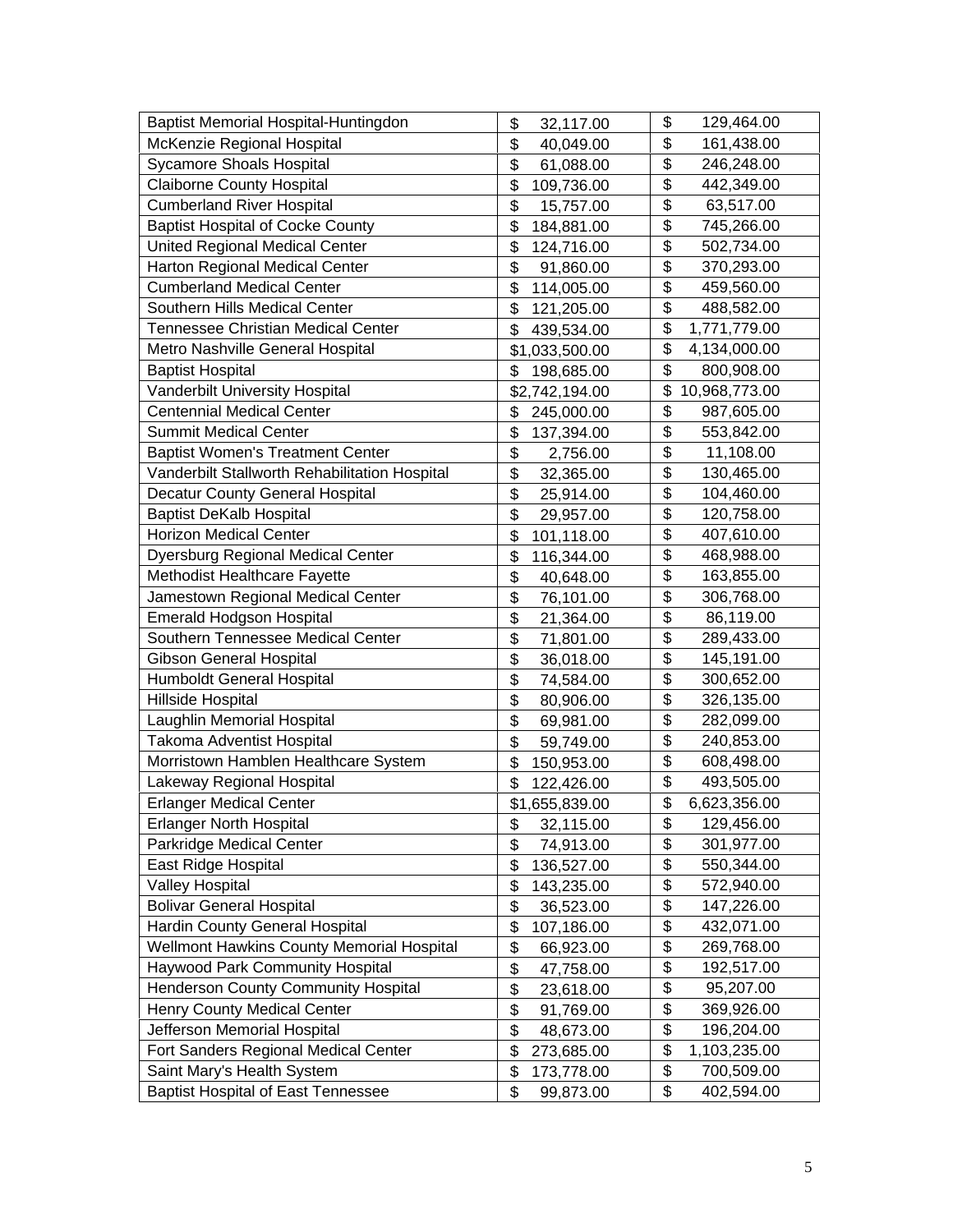| University of Tennessee Memorial Hospital       | \$1,713,397.00   | \$<br>6,853,588.00                     |
|-------------------------------------------------|------------------|----------------------------------------|
| East Tennessee Children's Hospital              | \$<br>445,851.00 | \$<br>1,783,404.00                     |
| Fort Sanders Parkwest Medical Center            | \$<br>97,612.00  | \$<br>393,478.00                       |
| <b>Crockett Hospital</b>                        | \$<br>61,825.00  | \$<br>249,220.00                       |
| <b>Lincoln Medical Center</b>                   | \$<br>41,100.00  | \$<br>165,675.00                       |
| Fort Sanders Loudon Medical Center              | \$<br>44,899.00  | \$<br>180,991.00                       |
| <b>Woods Memorial Hospital</b>                  | \$<br>35,056.00  | \$<br>141,313.00                       |
| <b>Athens Regional Medical Center</b>           | \$<br>51,432.00  | \$<br>207,324.00                       |
| <b>McNairy Regional Hospital</b>                | \$<br>38,568.00  | \$<br>155,469.00                       |
| Jackson Madison County General Hospital         | \$<br>627,506.00 | \$<br>2,529,505.00                     |
| Regional Hospital of Jackson                    | \$<br>112,542.00 | \$<br>453,663.00                       |
| Pathways of Tennessee                           | \$<br>104,651.00 | \$<br>418,604.00                       |
| <b>Grandview Medical Center</b>                 | \$<br>52,613.00  | \$<br>212,084.00                       |
| <b>Maury Regional Hospital</b>                  | \$<br>181,936.00 | \$<br>733,393.00                       |
| <b>Sweetwater Hospital Association</b>          | \$<br>146,461.00 | \$<br>590,389.00                       |
| <b>Gateway Medical Center</b>                   | \$<br>151,531.00 | \$<br>610,828.00                       |
| <b>Baptist Memorial Hospital Union City</b>     | \$<br>96,605.00  | \$<br>389,420.00                       |
| Livingston Regional Hospital                    | \$<br>51,697.00  | \$<br>208,393.00                       |
| <b>Cookeville Regional Medical Center</b>       | \$<br>121,560.00 | \$<br>490,014.00                       |
| Roane Medical Center                            | \$<br>59,588.00  | \$<br>240,200.00                       |
| <b>Northcrest Medical Center</b>                | \$<br>144,825.00 | \$<br>583,794.00                       |
| Middle Tennessee Medical Center                 | \$<br>217,589.00 | \$<br>877,112.00                       |
| <b>Baptist Treatment Center of Murfreesboro</b> | \$<br>7,374.00   | \$<br>29,727.00                        |
| <b>Stonecrest Medical Center</b>                | \$<br>64,652.00  | \$<br>260,615.00                       |
| <b>Scott County Hospital</b>                    | \$<br>83,720.00  | \$<br>337,478.00                       |
| <b>Fort Sanders Sevier Medical Center</b>       | \$<br>152,407.00 | \$<br>614,359.00                       |
| Regional Medical Center (The Med)               | \$4,641,856.00   | \$<br>18,567,424.00                    |
| Saint Jude Children's Research                  | \$<br>256,281.00 | \$<br>1,033,080.00                     |
| Methodist Healthcare South                      | \$<br>134,581.00 | \$<br>542,503.00                       |
| <b>Methodist University Healthcare</b>          | \$<br>405,676.00 | \$<br>1,635,297.00                     |
| <b>Methodist Healthcare North</b>               | \$<br>140,693.00 | \$<br>567,140.00                       |
| Methodist Healthcare Lebonheur                  | \$<br>804,149.00 | \$<br>3,216,596.00                     |
| Delta Medical Center                            | \$<br>149,038.00 | \$<br>600,781.00                       |
| Saint Francis Hospital                          | \$<br>405,173.00 | \$<br>1,633,267.00                     |
| <b>Community Behavioral Health</b>              | \$<br>74,206.00  | \$<br>296,824.00                       |
| <b>Baptist Memorial Hospital for Women</b>      | \$<br>110,103.00 | \$<br>110,103.00                       |
| Smith County Memorial Hospital                  | \$<br>25,474.00  | \$<br>102,685.00                       |
| Wellmont Bristol Regional Medical Center        | \$<br>235,194.00 | \$<br>948,078.00                       |
| Wellmont Holston Valley Medical Center          | \$<br>242,601.00 | \$<br>977,937.00                       |
| <b>Indian Path Pavilion</b>                     | \$<br>35,848.00  | \$<br>143,392.00                       |
| Tennessee Christian Medical Center-Portland     | \$<br>39,224.00  | \$<br>158,111.00                       |
| Sumner Regional Medical Center                  | \$<br>157,960.00 | \$<br>636,742.00                       |
| Hendersonville Medical Center                   | \$<br>56,460.00  | \$<br>227,595.00                       |
| <b>Baptist Memorial Hospital-Tipton</b>         | \$<br>100,786.00 | $\overline{\mathcal{E}}$<br>406,273.00 |
| Unicoi County Memorial Hospital                 | \$<br>25,052.00  | \$<br>100,988.00                       |
| <b>River Park Hospital</b>                      | \$<br>57,960.00  | \$<br>233,637.00                       |
| North Side Hospital                             | \$<br>52,067.00  | \$<br>209,885.00                       |
| Johnson City Specialty Hospital                 | \$<br>13,105.00  | \$<br>52,828.00                        |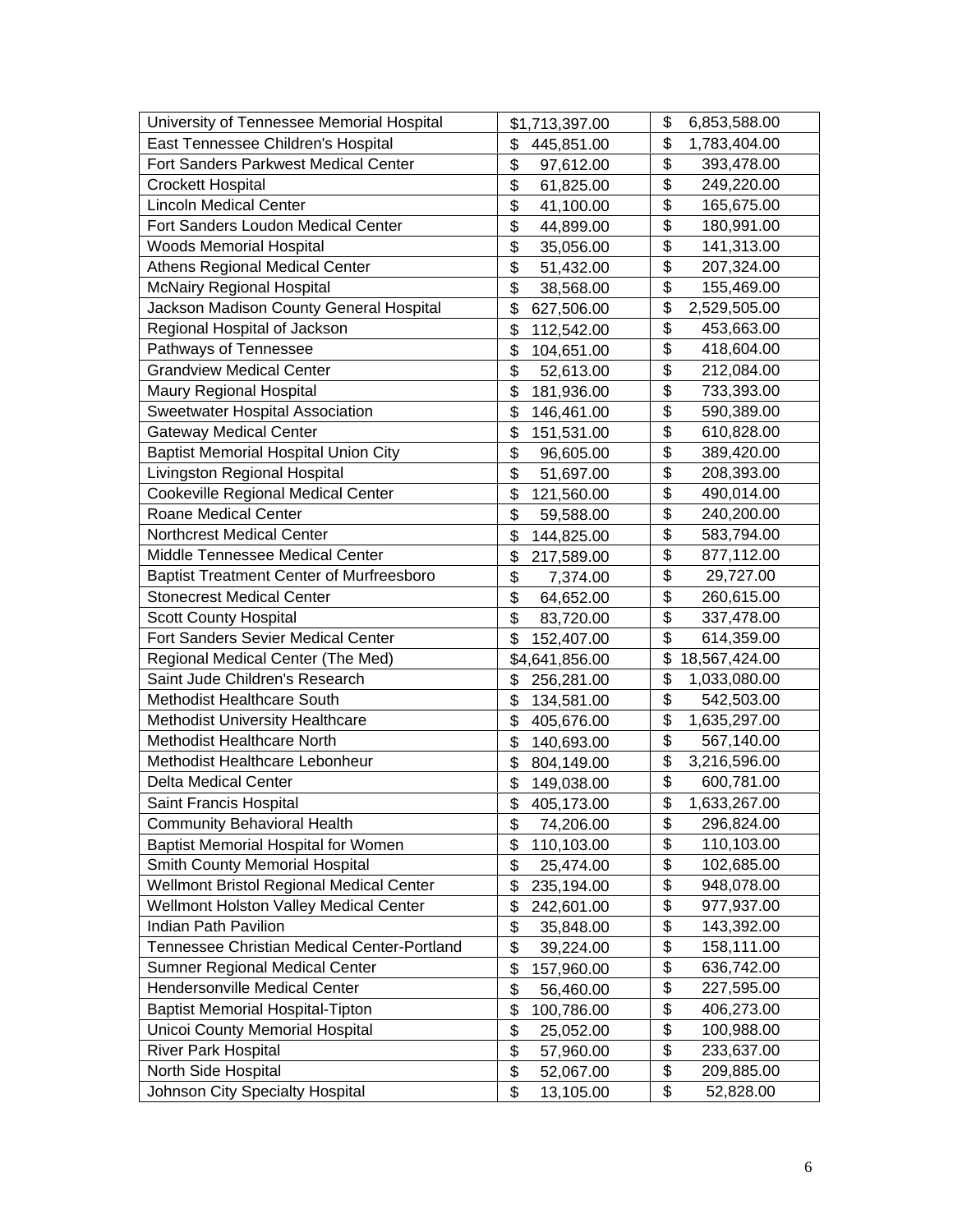| Johnson City Medical Center Hospital | 713,213.00<br>S   | 2,852,852.00       |
|--------------------------------------|-------------------|--------------------|
| Woodridge Psychiatric Hospital       | 90,733.00         | 362,932.00         |
| <b>Wayne Medical Center</b>          | 24,322.00         | 98,041.00          |
| <b>Volunteer Community Hospital</b>  | 31,390.00         | 126,535.00<br>\$.  |
| White County Community Hospital      | 35,877.00         | 144,621.00<br>\$   |
| <b>University Medical Center</b>     | 323,309.00<br>\$. | 1,303,282.00<br>\$ |
|                                      |                   | \$100,000,000.00   |

#### **Reverification Status**

Efforts formerly directed at reverification during the past year were directed toward assessing the eligibility of TennCare Standard adults for Medicaid categories, since the TennCare Standard adult categories were terminated in 2005. Those TennCare Standard adults who were not found eligible in a Medicaid category were disenrolled, after having the opportunity to exercise all appeal rights.

We have now started a monthly process for TennCare Standard children who have turned 19 and who are therefore no longer eligible for TennCare Standard. Those who are not found eligible in an active Medicaid category are disenrolled.

#### **Status of Filling Top Leadership Positions in the Bureau**

#### **For the quarter:**

**Phillip Forslund** was appointed May 1, 2007, as the Deputy of Long-Term Care Administration in the Division of Long-Term Care. He is responsible for oversight and review of the daily, internal operations of the Long-Term Care Division. Mr. Forslund possesses over 25 years of experience in administration, operations, and finance within health care, managed care, and long term care systems. Mr. Forslund has a Master of Science Degree in Health Care Administration, a B.S. Degree in Accounting, and an Associate of Arts Degree in Business Administration.

**Richard Strecker** was appointed May 1, 2007, as the Deputy of Long-Term Care Operations in the Division of Long-Term Care. He is responsible for oversight of all daily, external operations of the Long-Term Care Division, including contracted functions performed by other State Agencies acting as lead operating agencies for TennCare's Home and Community Based Services (HCBS) Waiver Programs. Mr. Strecker was previously employed with the State of Missouri Department of Mental Health, Division of Mental Retardation and Developmental Disabilities (MRDD) and the Division of Comprehensive Psychiatric Services (CPS). He possesses over 24 years of progressively responsible experience in operation of HCBS programs. Mr. Strecker has a Master of Science Degree in Clinical Psychology and a Bachelor of Arts Degree in Psychology and Speech.

**Kathleen Green** was appointed April 16, 2007, as the Deputy of Home and Community Based Services (HCBS) Waiver Programs. Ms. Green was previously employed with the Missouri Department of Mental Health as the Director of Federal Programs (Medicaid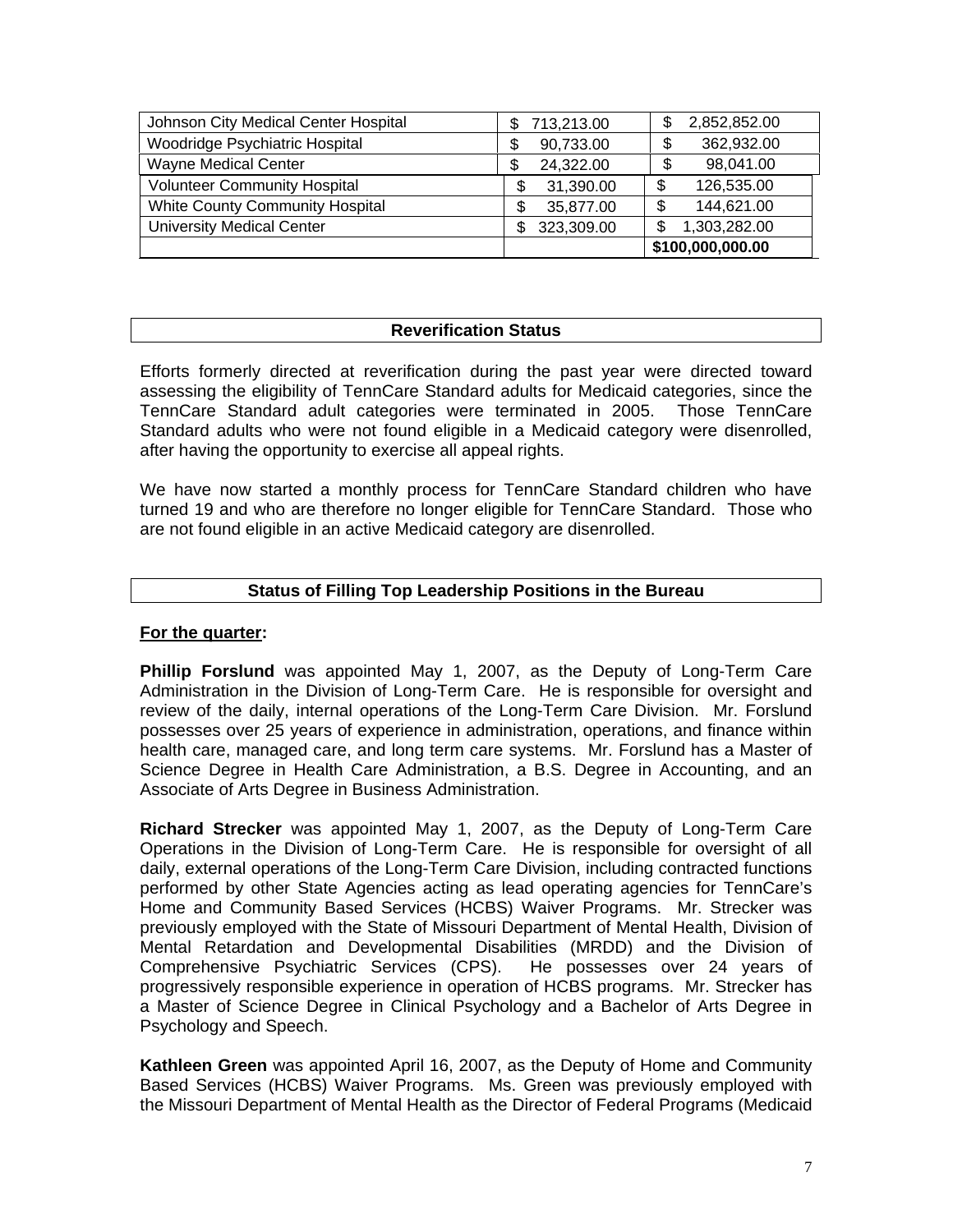Home and Community Based Waiver Programs). She has 25 years experience in Medicaid and related activities, including 18 years in the Federal Programs Unit of the Missouri Department of Mental Health's Division of Mental Retardation and Developmental Disabilities, overseeing its 1915(c) Home and Community Based Services Waiver Programs. Ms. Green has a Master's Degree in Public Administration and a Bachelor of Science Degree in Accounting.

#### **For the year:**

**Darin Gordon** was appointed July 17, 2006, as Deputy Commissioner of the Department of Finance and Administration and Director of TennCare. Mr. Gordon had approximately 10 years experience in finance and related positions and has been with the Bureau of TennCare since 1999. He previously served as Chief Financial Officer and Director of Managed Care Programs.

**Patti Killingsworth** was appointed February 1, 2007, as Chief of Long Term Care Operations. She oversees and directs the Long Term Care and Developmental Disability Services Section, with responsibility for all activities related to long term care facilities, including nursing homes and oversight of the state's 1915(c) Home and Community Based Services (HCBS) waivers. She previously served as Director of Member Services.

**Tracy Purcell** was appointed February 1, 2007, as Director of Member Services. She oversees the processing of all TennCare medical, behavioral health, pharmacy, and dental appeals by TennCare enrollees. She also coordinates communications with members and directs eligibility policy. Prior to this appointment, Ms. Purcell served as Director of Eligibility Services for the Bureau of TennCare.

**Marilyn Wilson** was appointed August 16, 2006, as TennCare Public Affairs Director. She is responsible for all media relations and media planning applicable to the Bureau of TennCare. She previously served as Information Officer for both the Department of Commerce and Insurance and the Bureau of TennCare.

**Jeanne Jordan, MD,** was appointed February 1, 2007, as Associate Medical Director. She provides input on all aspects of medical policy and medical decision-making related to children enrolled in TennCare. She was previously Chief Medical Officer of Tulane University Hospital and Clinic and Assistant Dean of Tulane University Hospital

**Judy Womack** was appointed February 1, 2007, as the Director of Quality Oversight. She is responsible for monitoring the quality of care delivered by the managed care contractors. Ms. Womack previously served in the Bureau of TennCare as Managed Care Director, Quality Oversight Division.

**Kim Hagan** was appointed on February 15, 2007, as Director of Eligibility Services. Her responsibilities include coordinating eligibility policy and assuring appropriate implementation of eligibility policy at the Department of Human Services, which determines TennCare eligibility under a contract with TennCare. She is also responsible for oversight of eligibility appeals, which are processed by the Department of Human Services, and implementation of enrollee notices related to eligibility, MCC enrollment, and benefit changes. Prior to this appointment, Ms. Hagan served as an attorney with TennCare's Office of General Counsel.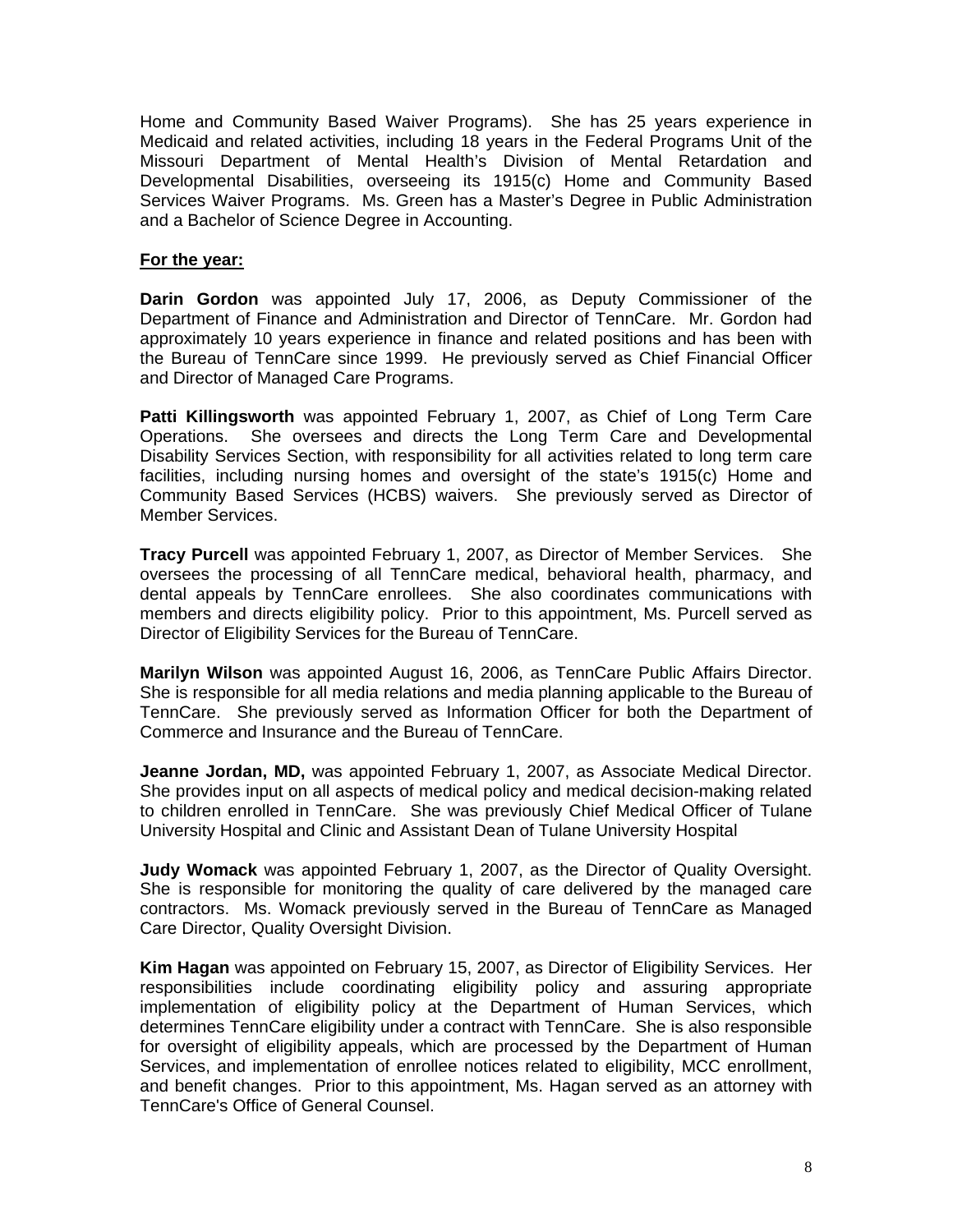**Nancy Heaney** was appointed July 17, 2006, as Personnel Director. She has been employed by the State of Tennessee for 24 years, with 11 years experience in Human Resources.

#### **Number of Recipients on TennCare and Costs to the State**

At the end of the quarter and the end of the year, there were 1,151,753 Medicaid eligibles and 35,015 uninsured/uninsurable persons enrolled in TennCare, for a total of 1,186,768 persons.

Projections of TennCare spending for the fourth quarter and the year are summarized in the table below. These are not final numbers, since the fiscal year will not close for accounting purposes until late fall 2007.

|                             | 4 <sup>th</sup> Quarter | Total           |
|-----------------------------|-------------------------|-----------------|
| Spending on MCO services    | \$750,800,000           | \$2,779,400,000 |
| Spending on BHO services    | \$104,603,900           | \$418,240,000   |
| Spending on dental services | \$36,000,000            | \$144,240,000   |
| Spending on pharmacy        | \$215,492,700           | \$665,000,000   |
| services                    |                         |                 |
| Medicare "clawback"         | \$96,048,900            | \$220,762,700   |

#### **Viability of MCOs in the TennCare Program**

#### **Claims payment analysis**

The prompt pay requirements of T.C.A. § 56-32-226(b) mandate that each managed care organization ("MCO") and behavioral health organization ("BHO") ensure that 90% of clean claims for payment for services delivered to a TennCare enrollee are paid within 30 calendar days of the receipt of such claims and 99.5% of all provider claims are processed within 60 calendar days of receipt. TennCare's contract with its Dental Benefit Manager requires that the DBM also process claims in accordance with this statutory standard.

TennCare's contract with its Pharmacy Benefits Manager requires that the PBM must pay 95% of all clean claims within 20 calendar days of receipt and the remaining 5% of clean claims within the following 10 calendar days.

To monitor prompt pay compliance, TDCI requests the MCOs, BHOs, DBM and PBM to submit claims data by month on a quarterly basis. If the contractor has not processed claims timely in accordance with statutory and/or contractual requirements, the contractor is required to submit claims data on a monthly basis until it processes claims timely for three consecutive months. If an MCO or BHO does not comply with the prompt pay requirements, TDCI has the statutory authority to levy an administrative penalty of \$10,000 for each month of non-compliance after the first instance of noncompliance was determined, and the TennCare Bureau can also assess liquidated damages pursuant to the terms of the TennCare Contract. If the DBM or PBM do not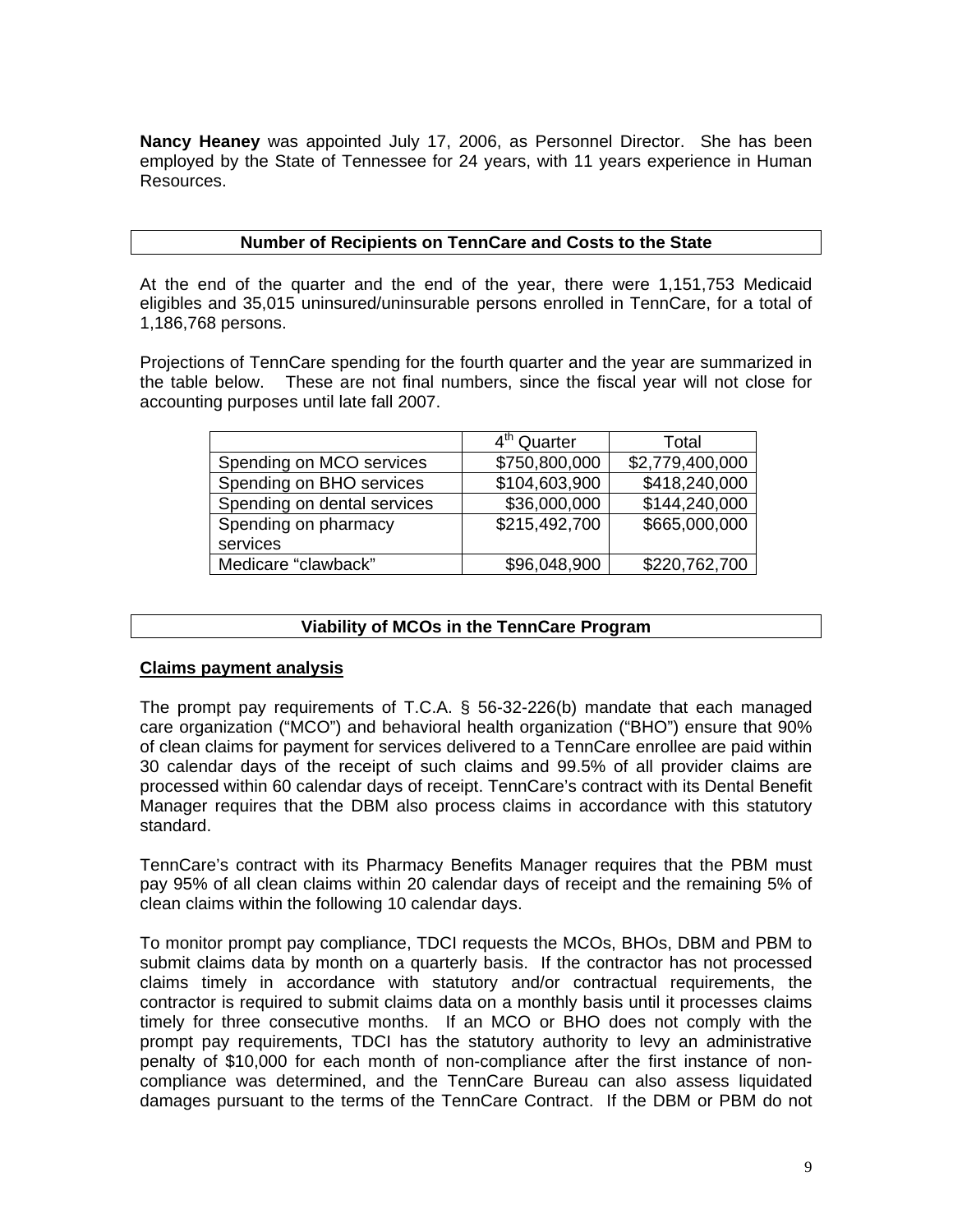meet their contractual prompt pay requirements, only the TennCare Bureau can assess applicable liquidated damages against these entities.

During fiscal year 2007, TDCI requested data files of all processed TennCare claims from all TennCare contractors from May 2006 through April 2007. (Some contractors also had to submit claims data for May 2007 if they were on monthly reporting as described above.) TDCI also requested data files of pended TennCare claims and paid claims triangle lags to ensure that the claims data submitted was complete and accurate.

The analyses of the claims data during fiscal year 2006-2007 found the following contractors were out of compliance for at least one month:

- Doral Dental July 2006 and October 2006
- Memphis Managed Care Corporation May 2006
- Preferred Health Partnership of Tennessee August 2006, September 2006, December 2006, January 2007, February 2007, March 2007 and April 2007.<sup>[1](#page-9-0)</sup>
- UAHC Health Plan of Tennessee November 2006, December 2006, January [2](#page-9-1)007 and March  $2007<sup>2</sup>$
- Windsor Health Plan January 2007 and May 2007<sup>[3](#page-9-2)</sup>
- Volunteer State Health Plan (TennCare Select) February 2007<sup>[4](#page-9-3)</sup>
- UnitedHealthcare Plan of the River Valley's vision subcontractor Spectera May 2007[5](#page-9-4)

#### **Net worth requirement**

 $\overline{\phantom{a}}$ 

By statute, the minimum net worth requirement for each TennCare MCO and BHO is established based on calendar year premium revenue. The TennCare MCOs and BHOs reported TennCare premiums for Calendar Year 2006 on their NAIC annual financial statements submitted to TDCI on March 1, 2007. As of December 31, 2006, TennCare MCOs/BHOs reported net worth as indicated in the table below. TDCI's calculations for the net worth requirement reflect payments made for the calendar year ending December 31, 2006, including payments made under the "stabilization plan."

<span id="page-9-0"></span><sup>&</sup>lt;sup>1</sup> TDCI and PHP entered into a consent order in which PHP paid a \$50,000 administrative penalty for its failure to comply with statutory prompt pay requirements.

<span id="page-9-1"></span> $2^2$  TDCI is in the process of levying a \$10,000 administrative penalty for UAHC's failure to comply with statutory prompt pay requirements.

<span id="page-9-2"></span> $3$  Effective April 1, 2007, WHP no longer contracted with the TennCare Program to provide medical services to TennCare enrollees. The claims processed in May 2007 were claims with dates of service prior to April 1, 2007. The volume of "run out" claims being processed is significantly decreasing each month. 4

<span id="page-9-3"></span><sup>&</sup>lt;sup>4</sup> VSHP has two (2) separate contracts with TennCare: Bluecare and TennCare Select. VSHP processed all BlueCare claims in accordance with the statutory prompt pay requirements.

<span id="page-9-4"></span> $<sup>5</sup> UPRV/AmeriChoice met the statutory prompt pay requirement based on *total* claims ( medical and vision)$ </sup> processed for the month of May. Effective April 1, 2007, Spectera is UPRV's vision subcontractor for the Middle Tennessee Grand Region.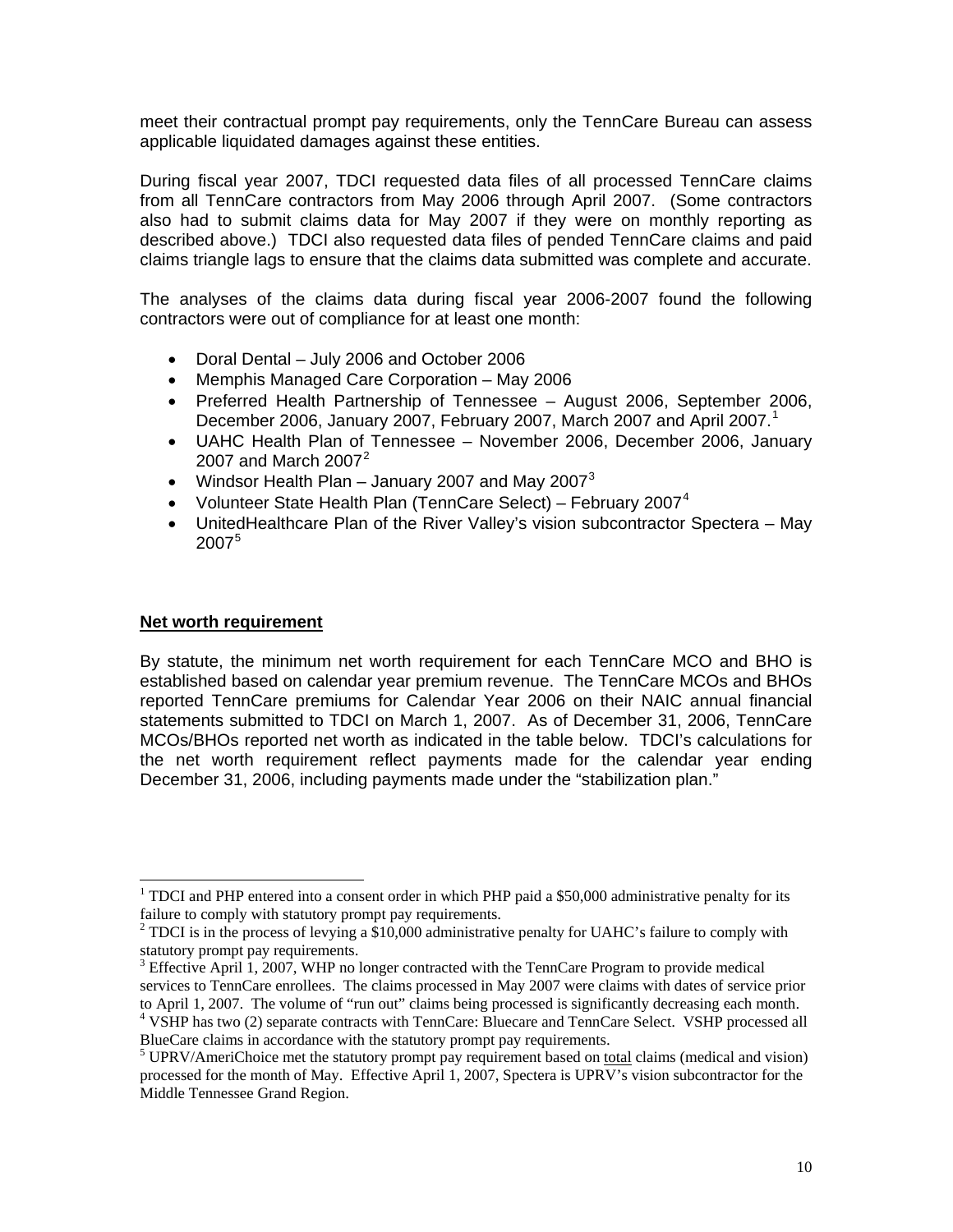|                                       | Net Worth<br>Requirement | Reported<br><b>Net Worth</b> | Excess/<br>(Deficiency) |
|---------------------------------------|--------------------------|------------------------------|-------------------------|
| UnitedHealthcare<br>Plan<br>the<br>0t |                          |                              |                         |
| River Valley (formerly John Deere)    | 17,339,431               | 157,938,399                  | 140,598,968             |
| Memphis Managed Care                  | 8,777,597                | 30,480,574                   | 21,702,977              |
| <b>Preferred Health Partnership</b>   | 6,583,291                | 33,552,547                   | 26,969,256              |
| <b>UAHC Health Plan</b>               | 7,230,835                | 11,699,216                   | 4,468,381               |
| Unison Health Plan                    | 3,746,386                | 5,451,597                    | 1,705,211               |
| Volunteer (BlueCare & Select)         | 25,703,132               | 30,758,110                   | 5,054,978               |
| <b>Windsor Health Plan</b>            | 6,291,309                | 8,182,072                    | 1,890,763               |
| <b>Premier Behavioral Systems</b>     | 7,026,272                | 27,493,548                   | 20,467,276              |
| <b>Tennessee Behavioral Health</b>    | 6,606,592                | 19,290,585                   | 12,683,993              |

Each TennCare MCO and BHO is required to submit quarterly NAIC financial statements which are analyzed to ensure it is maintaining the minimum statutory net worth determined from the NAIC annual financial statement. The MCOs and BHOs submitted their quarterly financial statements reporting results of operations for the quarter January 1, 2007 through March 31, 2007 to TDCI on June 1, 2007.

As of March 31, 2007, TennCare MCOs/BHOs reported net worth as indicated in the table below.

|                                       | Net Worth<br>Requirement | Reported<br><b>Net Worth</b> | Excess/<br>(Deficiency) |
|---------------------------------------|--------------------------|------------------------------|-------------------------|
| UnitedHealthcare<br>Plan<br>the<br>0t |                          |                              |                         |
| River Valley (d/b/a AmeriChoice)      | 17,339,431               | 178,707,438                  | 161,368,007             |
| Memphis Managed Care                  | 8,777,597                | 30,805,993                   | 22,028,396              |
| <b>Preferred Health Partnership</b>   | 6,583,291                | 33,969,013                   | 27,385,722              |
| <b>UAHC Health Plan</b>               | 7,230,835                | 12,083,788                   | 4,852,953               |
| Unison Health Plan                    | 3,746,386                | 5,523,890                    | 1,777,504               |
| Volunteer (BlueCare & Select)         | 25,703,132               | 30,775,667                   | 5,072,535               |
| <b>Windsor Health Plan</b>            | 6,291,309                | 7,710,459                    | 1,419,150               |
| <b>Premier Behavioral Systems</b>     | 7,026,272                | 32,621,639                   | 25,595,367              |
| <b>Tennessee Behavioral Health</b>    | 6,606,592                | 20,743,502                   | 14,136,910              |

Please note that no financial information was provided for AmeriGroup because it did not begin its TennCare operations in Middle Tennessee until April 1, 2007. Its first NAIC financial statement for the quarter April 1, 2007 through June 30, 2007 is required to be filed on September 1, 2007.

#### **FINANCIAL ISSUES**:

#### **Xantus Healthplan of Tennessee, Inc. (Xantus)**

During the period July 1, 2006 through June 30, 2007, Xantus paid \$1,505 to providers for run-out claims, bringing the total run-out claims paid during the period August 1, 2003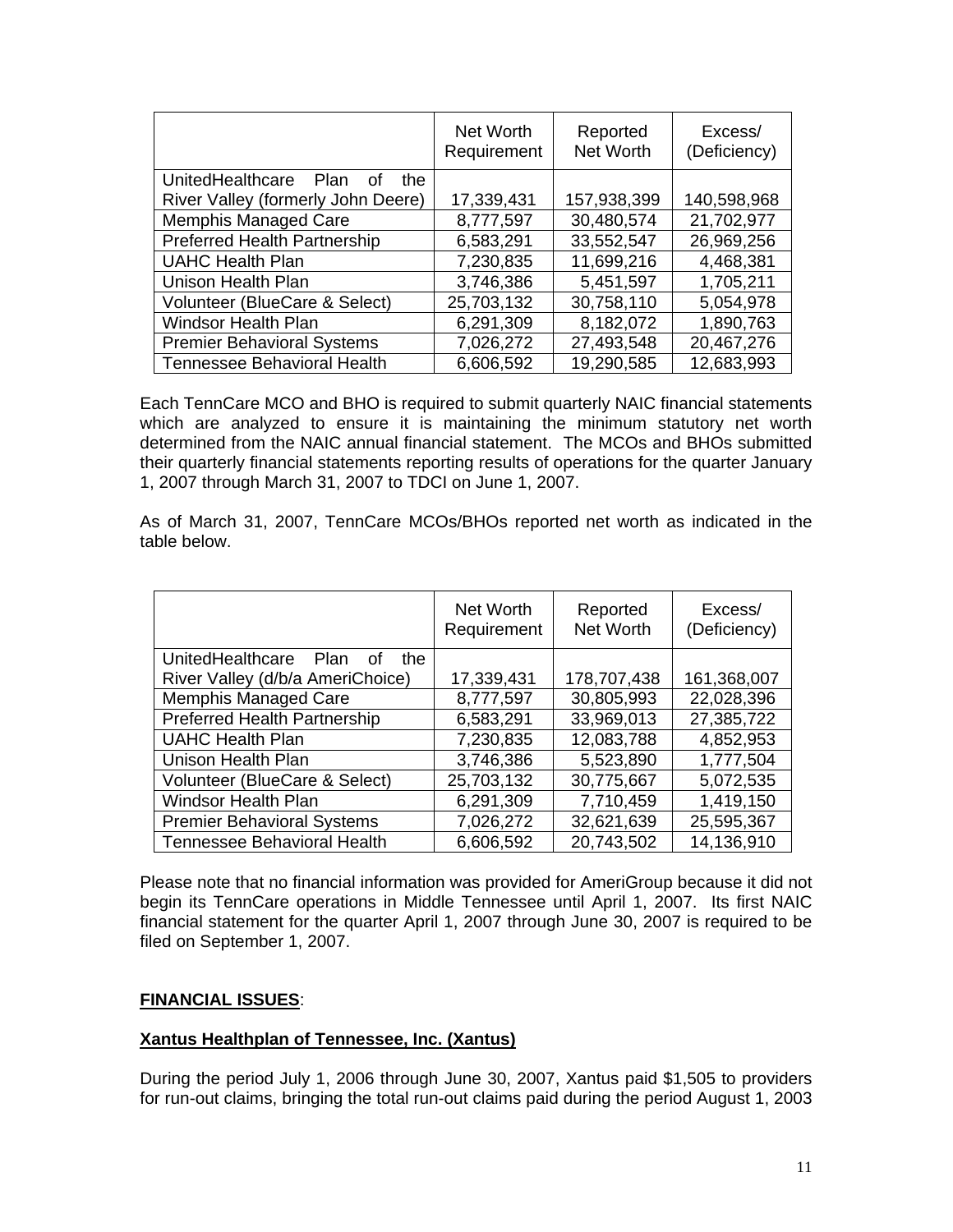through June 30, 2007 to \$34,684,941. As of June 30, 2007, all run-out claims have been processed and paid.

The Xantus Liquidation will file a motion with the Davidson County Chancery Court to receive approval to pay medical claims with dates of service prior to April 1, 1999. Each provider with unpaid claims will receive a pro-rata distribution of estate assets.

#### **Tennessee Coordinated Care Network d/b/a Access MedPlus (TCCN)**

On June 15, 2007, the TCCN Liquidation filed a motion with the Davidson County Chancery Court to make a final distribution of remaining estate assets to medical providers. If this motion is approved without objection, the Liquidation will distribute approximately \$11.8 million, resulting in providers ultimately receiving approximately 60% of the total computed payable of claims debt.

#### **Universal Care of Tennessee (Universal)**

 $\sqrt{ }$ 

On February 16, 2007, Universal received \$20,000,000 from TennCare in compromise and settlement of the \$75,000,000 claim filed against the State of Tennessee in the Claims Commission by Universal prior to it being placed in liquidation.

#### **Success of Fraud Detection and Prevention**

The Office of Inspector General (OIG) was established three years ago (July 1, 2004). The mission of the OIG is: *To identify, investigate, and prosecute persons who commit fraud or abuse against the TennCare program.* The OIG staff receives case information from a variety of sources including: local law enforcement, the Tennessee Bureau of Investigation (TBI), the TennCare Bureau, Health Related Boards (HRB), the Department of Human Services (DHS), other state agencies, health care providers, Managed Care Contractors (MCC), OIG data mining, and the general public via the OIG web site, faxes, letters, and phone calls to the OIG hotline. The statistics for the fourth quarter of the 2006 - 2007 fiscal year are as follows:

*NOTE: Included are the fiscal year totals (FYT) and the grand totals to date -- since the OIG was created (July 2004)* 

| <u> Sanniai I Si Einvilos Suovo</u> |         |              |              |
|-------------------------------------|---------|--------------|--------------|
|                                     | Quarter | <b>FYT</b>   | Grand        |
|                                     |         |              | <b>Total</b> |
| Cases Received                      |         | 2,925 19,532 | 76,219       |
| Cases Closed*                       | 2.851   | 18.244       | 76.565       |

#### **Summary of Enrollee Cases**

*\*Cases are closed when there is inadequate information provided to investigate the complaint, the information has been researched and determined to be unfounded, the case was referred to another agency (as per appropriate jurisdiction), or prosecuted by the OIG and closed. This number also includes reports the OIG runs for the TennCare Bureau regarding potential fraud or abuse.* 

#### **Summary of Enrollee Abuse Cases**

|  |  | Quarter<br>$-$ | $\mathbf{v}$ |
|--|--|----------------|--------------|
|--|--|----------------|--------------|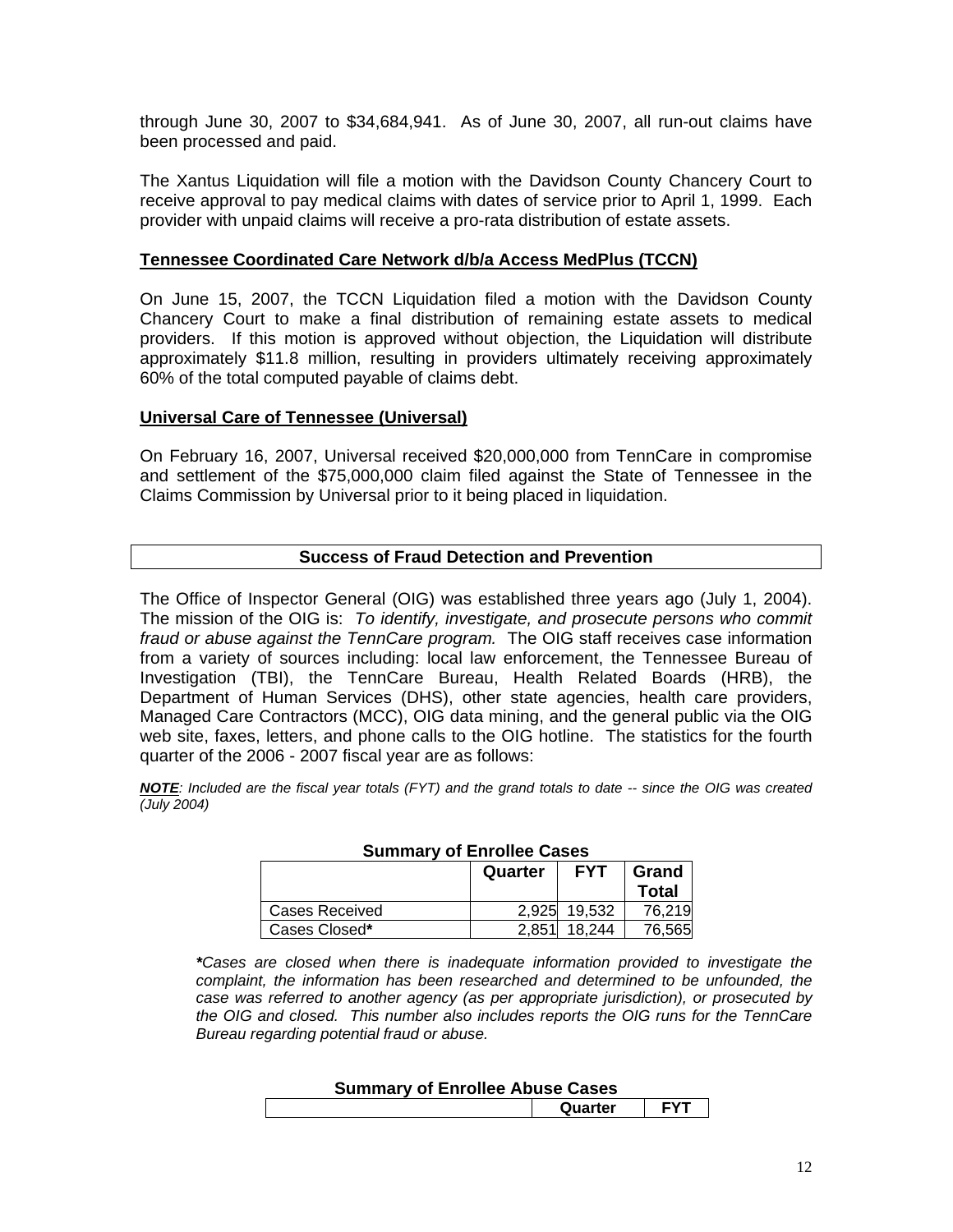| Abuse Cases Received   | 2.357 | 16.605 |
|------------------------|-------|--------|
| Abuse Cases Closed     | 1.142 | 5.783  |
| Abuse Cases Referred 1 | 1.215 | 11.649 |

<sup>1</sup> Abuse cases may be referred to the appropriate Managed Care Organization (MCO), *the TennCare Bureau, or DHS for further review.* 

| OUITIINI V VI I TOVINCI OUJCJ |         |                     |              |  |  |
|-------------------------------|---------|---------------------|--------------|--|--|
|                               | Quarter | <b>FYT</b><br>Grand |              |  |  |
|                               |         |                     | <b>Total</b> |  |  |
| Cases opened                  | 66      | 294                 | 936          |  |  |
| Cases closed                  |         | 157                 | 766          |  |  |
| Cases referred to TBI*        |         |                     |              |  |  |
| Cases referred to HRBs**      |         |                     |              |  |  |

#### **Summary of Provider Cases**

*\*The OIG refers provider cases to the TBI Medicaid Fraud Unit (as per state and federal law) and will assist with these investigations as requested. \*\*Health Related Boards* 

#### **Summary of Arrests & Convictions**

|                | Quarter | <b>FYT</b> | Grand<br>Total |
|----------------|---------|------------|----------------|
| <b>Arrests</b> | 58      | 189        | 455            |
| Convictions    |         | 68         | 150            |
| Diversions*    |         | 33         | 59             |

**Note:** *Special Agents were not in the field making arrests until February 2005. \*Judicial Diversion: A guilty plea or verdict subject to expungement following successful completion of probation. Tennessee Code Annotated § 40-35-313* 

*\*Pre-trial Diversion: Prosecution was suspended and if probation is successfully completed, the charge will be dismissed. Tennessee Code Annotated § 40-15-105* 

#### **Court Fines & Costs Imposed**

|                              | <b>QUARTER</b> | <b>FYT</b>   | <b>GRAND</b> |
|------------------------------|----------------|--------------|--------------|
|                              |                |              | <b>TOTAL</b> |
| Fines                        | \$6,116.50     | \$30,716.50  | \$62,291.50  |
| Court Costs & Taxes          | \$3,800.50     | \$16,055.80  | \$30,871.30  |
| Drug Funds                   | \$462.00       | \$1,728.50   | \$3,738.00   |
| <b>Restitution (ordered)</b> | \$73,258.51    | \$316,603.44 | \$835,682.79 |
|                              |                |              |              |

There is an aggressive push to pursue enrollees who have committed fraud or abuse against the TennCare program. The primary criminal case types are: drug cases (drug diversion, drug seekers, and forged prescriptions), reporting a false income, access to insurance, and living outside of the State of Tennessee.

#### **Arrest Categories**

| Drug Diversion/Forged Prescription |  |
|------------------------------------|--|
| Access to Insurance                |  |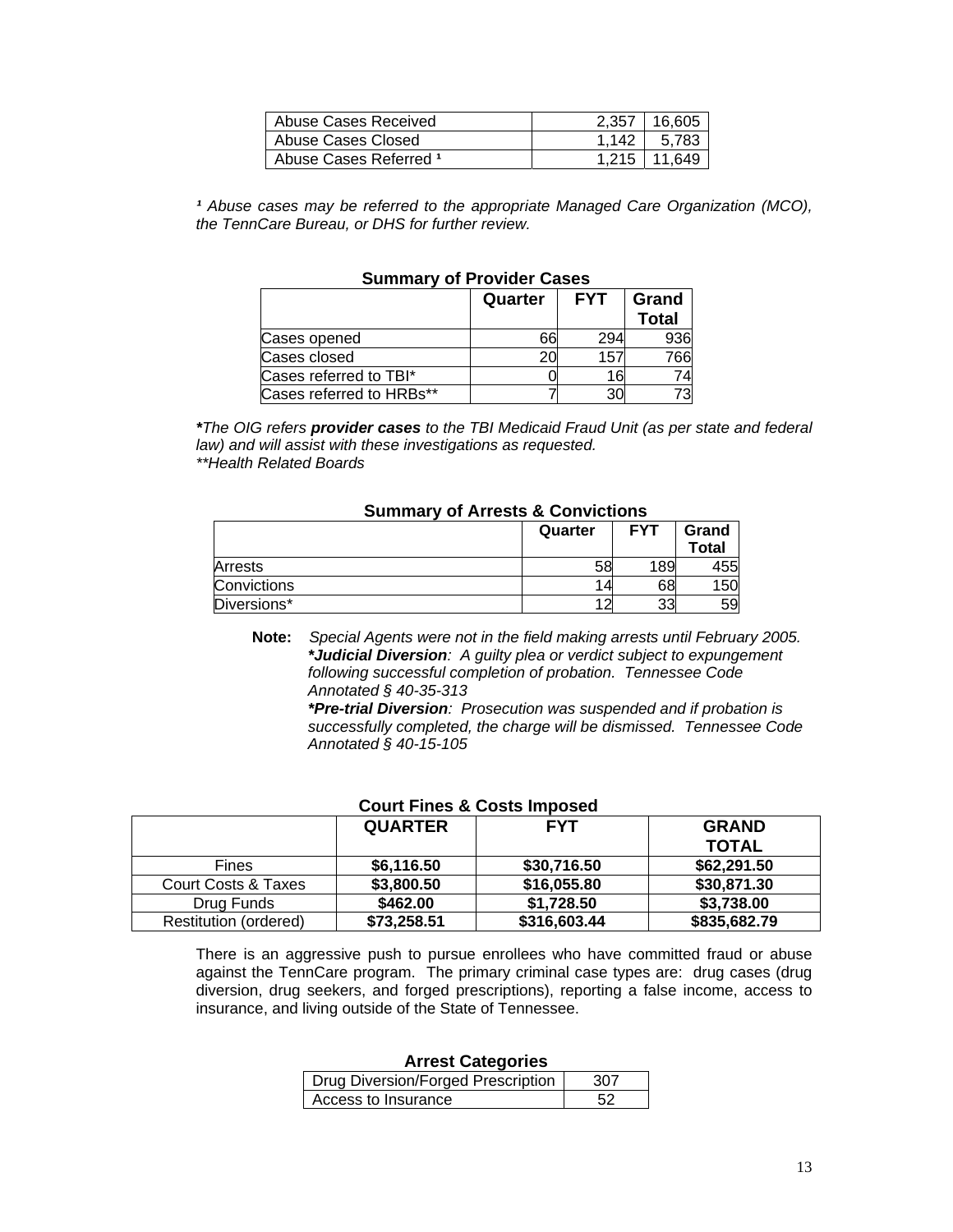| <b>Operation Falcon III</b>  | 32 |
|------------------------------|----|
| False Income                 | 20 |
| Ineligible Person Using Card | 17 |
| Living Out Of State          | 9  |
| <b>Asset Diversion</b>       | 6  |
| <b>Theft of Services</b>     | 6  |
| <b>ID Theft</b>              |    |
| <b>TennCare Fraud</b>        |    |
| <b>GRAND TOTAL</b>           |    |

#### **TennCare Referrals & Recoupments**

|                                       | Quarter     | <b>FYT</b>   | <b>Grand Total</b> |
|---------------------------------------|-------------|--------------|--------------------|
|                                       |             |              |                    |
| Pharmacy Lock-in (1)                  | 74          | 211          | 884                |
| Recoupment (2)                        | \$63,921.68 | \$360,085.51 | \$980,885.22       |
| Recommended TennCare Terminations (3) | 902         | 10,658       | 21,118             |
| Potential Savings (4)                 | \$2,976,600 | \$35,371,800 | \$78,905,077       |

#### **Footnotes for the** *TennCare Referral and Recoupments* **table**

 **(1)** The total in the last column is for the time period of September 2004 through June 30, 2007. Pharmacy lock-in referrals are sent to the TennCare Bureau for consideration.

**(2)** The total in the last column reflects dollars collected by the OIG and sent to the TennCare Bureau from February 15, 2005, (when a Fiscal Manager and an attorney joined the OIG staff to facilitate and document this process) through June 30, 2007.

**(3)** Enrollee recommendations sent to the TennCare Bureau for consideration based on reports run from *file net* (i.e. Prisoner Report, State Wage Report, the Deceased Report, and the PARIS Report). Reports are run upon availability on *file net*.

**(4)** There were 902 enrollee terminations recommended by the OIG to the TennCare Bureau for their review during the fourth quarter. The TennCare Bureau uses \$3,592.32 as the average annual cost per enrollee for Medical, Pharmacy Services, BHO, and Dental, and \$3,082.44 for Medical and Pharmacy Services -- (an average of \$3,300 was used in calculating the total figure in the above table). [NOTE: Previous reports reflected the number \$4,181.04 as the average annual cost per enrollee, as per the TennCare Bureau.]

| <b>IIIVESUGALIVE SUULCES</b> |         |            |                       |  |  |
|------------------------------|---------|------------|-----------------------|--|--|
|                              | Quarter | <b>FYT</b> | Grand<br><b>Total</b> |  |  |
| OIG Hot Line                 | 959     | 3,826      | 12,997                |  |  |
| OIG Mail Tips                | 54      | 324        | 2,719                 |  |  |
| OIG Web Site                 | 329     | 1,656      | 4,420                 |  |  |
| <b>OIG Email Tips</b>        | 183     | 501        | 2,090                 |  |  |

#### **Investigative Sources**

 The OIG staff provided presentations or attended meetings for the following organizations/contacts during this quarter:

- a Meetings with local law enforcement officials: the Judicial Task Forces, District Attorneys, Sheriffs and Chiefs of Police
- b. Presentations included:

 \*LEACT - Law Enforcement Accreditation Coalition of Tennessee \*Tennessee Sheriff's Association Meeting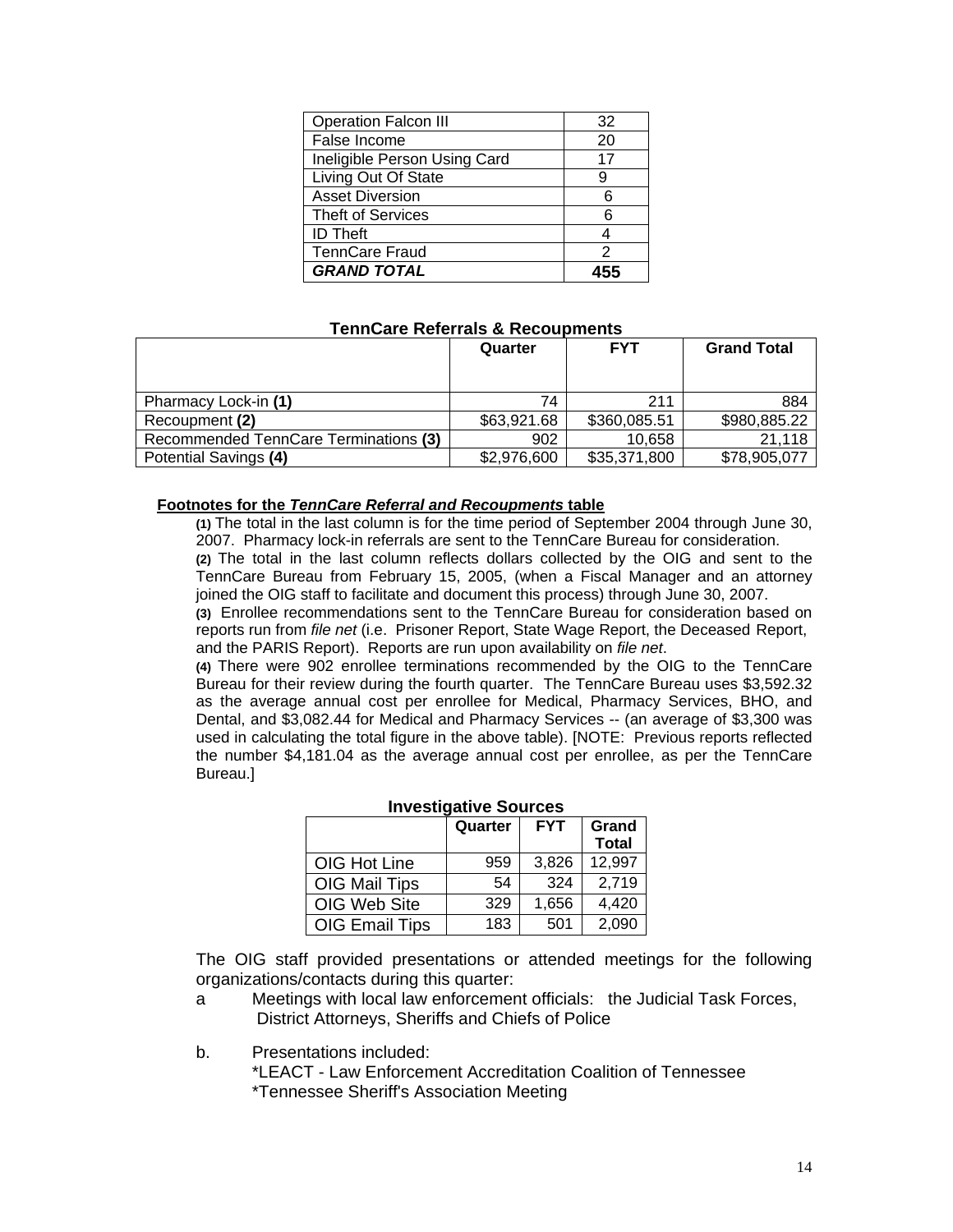\*Tennessee Chief's of Police Meeting \*District Attorney's Conference \*Benton County Sheriff's Department \*Tricare

- c. Other Meetings included:
	- \*Law Enforcement Committee Monthly Meeting (Brentwood, Tn)
	- \*East Tennessee Medicaid Fraud Investigation Group
	- \*TBI Drug Diversion Task Force
	- \*Commerce & Insurance
	- \*CoverTn work group

 The OIG staff continues to work with the state's contractor, Medstat, to develop the fraud and abuse detection software system. The OIG is working with this vendor to initiate proactive reports for identifying TennCare fraud. Targeted queries are generated on a routine basis. The goal behind these reports and queries is to assist with a successful OIG investigation and prosecution of individuals who have violated the law as it pertains to TennCare fraud.

 Three employee vacancies occurred during this quarter due to one transfer to another State agency and two resignations (these employees took jobs in the private sector). There will be an evaluation of these vacancies.

 Training continued for OIG personnel during this quarter. The Special Agents began completing an annual In-Service training that includes POST required courses, new policies and procedures, all qualifications with approved weapons, a legal update, etc. All continuing education hours have begun for OIG "professional" staff members, i.e. attorneys, accountant, registered nurses, and information technology personnel. There was a required training class for the entire staff on "ethics". The Deputy Inspector General, CID, completed the TLEEDS class - a leadership class for Tennessee law enforcement executives. The Deputy Inspector General, PID, completed a high level investigative training class and was selected for the next TGMI class.

 The OIG Legal Division has assisted OIG staff members by providing legal advice on issues including how to meet the requirements of various statutes and drafting and reviewing documents that have legal implications. The Legal Division facilitates the case preparation process and works closely with various District Attorneys toward a successful prosecution of OIG cases. They review all legal matters of the OIG and advise on pending legislative issues.

The Inspector General and the Deputy Inspector General over Criminal Investigations have continued visits to various Tennessee counties. In each jurisdiction visited, there is a courtesy call to the Sheriff and Chief of Police. The goal is to continue to solidify the collaboration between local law enforcement and the OIG. More visits are planned for the next quarter.

The OIG continues to maintain accredited status by complying with the standards of the Commission on Accreditation for Law Enforcement Agencies (CALEA). The OIG was accredited in November 2006. The State of Tennessee OIG is the only Inspector General agency to achieve law enforcement accreditation both nationally and internationally. A re-accreditation on-site and hearing will occur in during the 2009 - 2010 fiscal year.